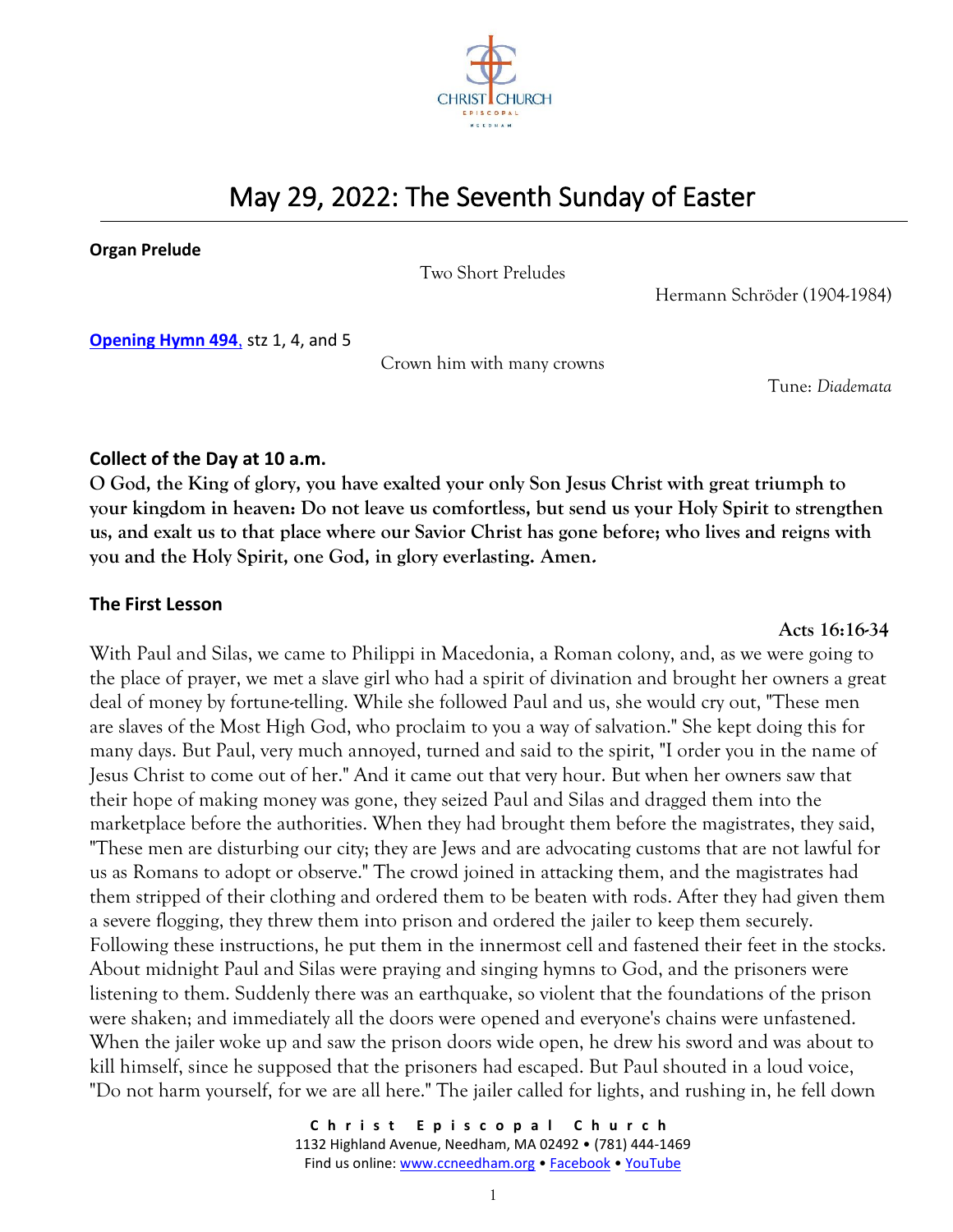trembling before Paul and Silas. Then he brought them outside and said, "Sirs, what must I do to be saved?" They answered, "Believe on the Lord Jesus, and you will be saved, you and your household." They spoke the word of the Lord to him and to all who were in his house. At the same hour of the night he took them and washed their wounds; then he and his entire family were baptized without delay. He brought them up into the house and set food before them; and he and his entire household rejoiced that he had become a believer in God.

## **Psalm 97**

*A Psalter for the Christian People*, p. 131

| 1 The LORD is Sovereign; let the earth rejoice; *             |  |  |  |
|---------------------------------------------------------------|--|--|--|
| let the multitude of the isles be glad.                       |  |  |  |
| 2 Clouds and darkness are round about you, *                  |  |  |  |
| righteousness and justice are the foundations of your throne. |  |  |  |
| 3 A fire goes before you *                                    |  |  |  |
| and burns up your enemies on every side.                      |  |  |  |
| 4 Your lightnings light up the world; *                       |  |  |  |
| the earth sees it and is afraid.                              |  |  |  |
| 5 The mountains melt like wax at the presence of the LORD, *  |  |  |  |
| at the presence of the Lord of the whole earth.               |  |  |  |
| 6 The heavens declare your righteousness, O LORD, *           |  |  |  |
| and all the peoples see your glory.                           |  |  |  |
| 7 Confounded be all who worship carved images                 |  |  |  |
| and delight in false gods! *                                  |  |  |  |
| Bow down before the LORD, all you gods.                       |  |  |  |
| 8 Zion hears and is glad, and the cities of Judah rejoice, *  |  |  |  |
| because of your judgments, O LORD.                            |  |  |  |
| 9 For you are the LORD, most high over all the earth; *       |  |  |  |
| you are exalted far above all gods.                           |  |  |  |
| 10 The LORD loves those who hate evil; *                      |  |  |  |
| the LORD preserves the lives of the faithful                  |  |  |  |
| and delivers them from the hand of the wicked.                |  |  |  |
| 11 Light has sprung up for the righteous, *                   |  |  |  |
| and joyful gladness for those who are truehearted.            |  |  |  |
| 12 Rejoice in the LORD, you righteous, *                      |  |  |  |
| and to the holy name of the LORD give your praise.            |  |  |  |

# **The Second Lesson**

#### **Revelation 22:12-14,16-17,20-21**

At the end of the visions I, John, heard these words:

"See, I am coming soon; my reward is with me, to repay according to everyone's work. I am the Alpha and the Omega, the first and the last, the beginning and the end." Blessed are those who wash their robes, so that they will have the right to the tree of life and may enter the city by the gates. "It is I, Jesus, who sent my angel to you with this testimony for the churches. I am the root and the descendant of David, the bright morning star." The Spirit and the bride say, "Come." And let everyone who hears say, "Come." And let everyone who is thirsty come. Let anyone who wishes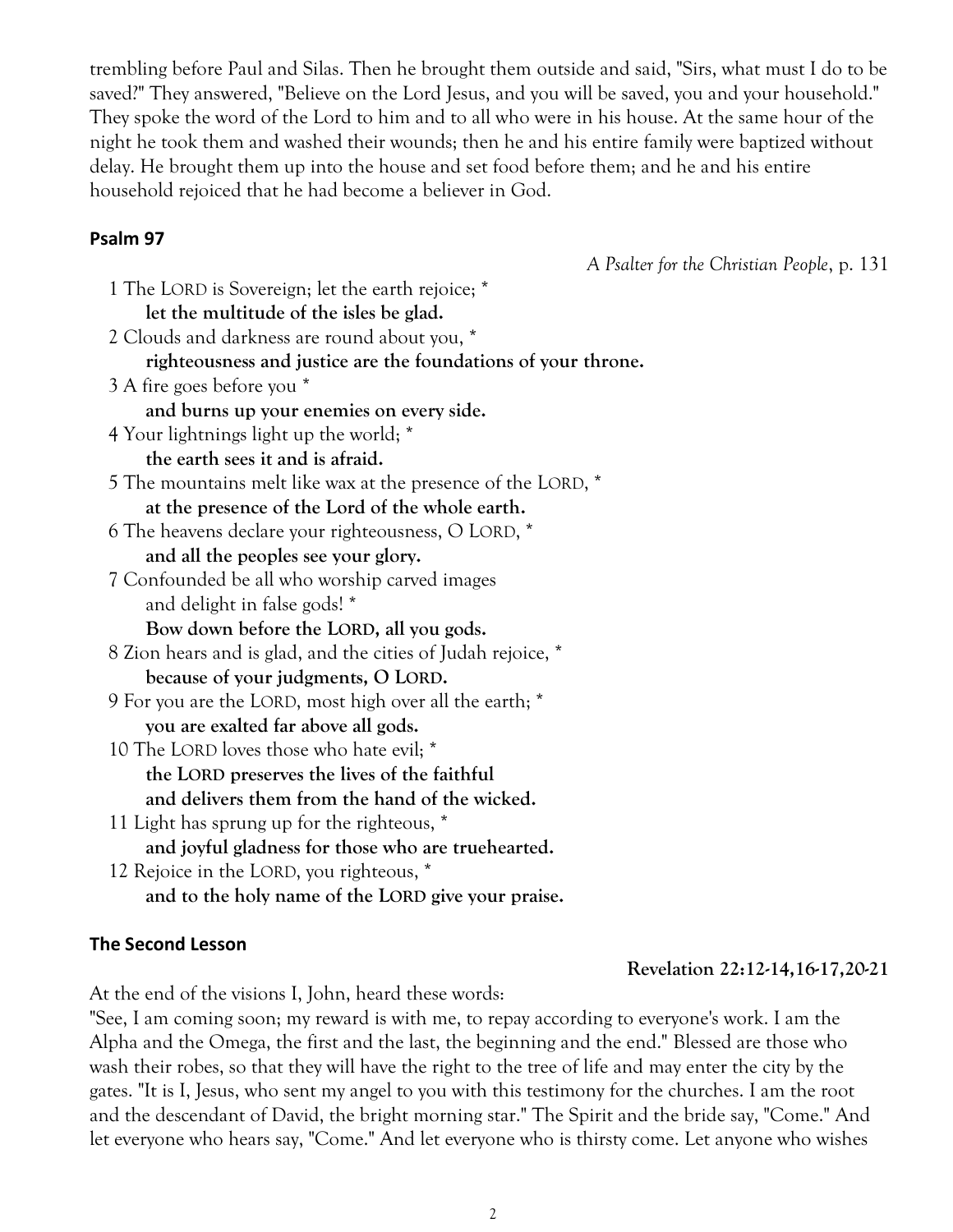take the water of life as a gift. The one who testifies to these things says, "Surely I am coming soon." Amen. Come, Lord Jesus! The grace of the Lord Jesus be with all the saints. Amen.

#### **[Gradual Hymn 7](https://ccneedham.org/wp-content/uploads/2022/05/Gradual-Hymn-7-5-29-22-Christ-whose-glory-fills-the-skies-Ratisbon-Music.png)**

Christ, whose glory fills the skies

Tune: *Ratisbon*

# **The Gospel**

# **John 17:20-26**

Jesus prayed for his disciples, and then he said. "I ask not only on behalf of these, but also on behalf of those who will believe in me through their word, that they may all be one. As you, Father, are in me and I am in you, may they also be in us, so that the world may believe that you have sent me. The glory that you have given me I have given them, so that they may be one, as we are one, I in them and you in me, that they may become completely one, so that the world may know that you have sent me and have loved them even as you have loved me. Father, I desire that those also, whom you have given me, may be with me where I am, to see my glory, which you have given me because you loved me before the foundation of the world. "Righteous Father, the world does not know you, but I know you; and these know that you have sent me. I made your name known to them, and I will make it known, so that the love with which you have loved me may be in them, and I in them."

| <b>Offertory Music</b>        | Hymn Prelude on "My God, thy table now is spread | Healey Willan (1880-1968) |
|-------------------------------|--------------------------------------------------|---------------------------|
| <b>Music During Communion</b> | Prelude on an Ascension Chant                    | Gerald Near (b.1942)      |
| <b>Closing Hymn 579</b>       | Almighty Father, strong to save                  | Tune: Melita              |
| <b>Organ Postlude</b>         | Little Preludes and Interludes: Allegro-Vivace   | Hermann Schröder          |